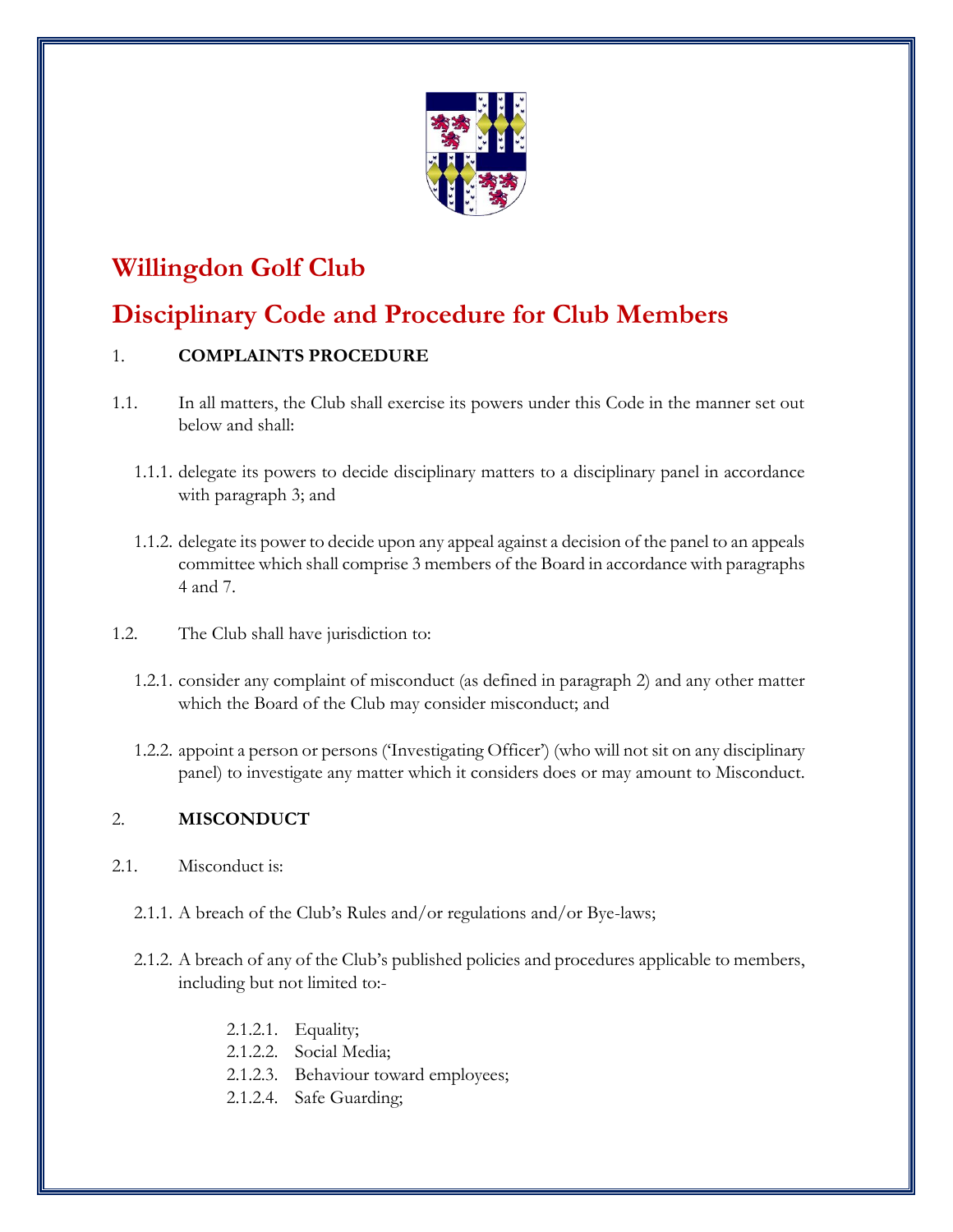- 2.1.3. A breach of competition rules;
- 2.1.4. Unlawful conduct taking place on Club premises and/or affecting, concerning or relating to the Club, it's employees, members, visitors or other persons or organisations connected with the Club.
- 2.1.5. Any conduct which is detrimental to the interests of the Club, its members or any section of the Club's membership.

#### 3. **DISCIPLINARY PANEL**

- 3.1. The Board shall appoint a disciplinary panel ('Panel') which shall comprise not less than 3 persons including the Club Captain, the Ladies Captain, and one other appointed member of the Club, one of whom shall be appointed by the Board as its chairman ('Chairman').
- 3.2. The Chairman shall chair any Panel upon which he sits and shall appoint a chairman to chair any Panel upon which he does not.
- 3.3. The Panel shall hear and adjudicate upon disciplinary matters referred to it.
- 3.4. The Chairman may at his discretion appoint any legal or other expert to advise (but not sit on) the Panel in respect of any matter referred to it.
- 3.5. Save as the Chairman may determine, no Panel member shall sit on the Panel in relation to a matter in respect of which he has, or may reasonably be thought to have had, any previous involvement or personal interest. It shall be the responsibility of each Panel member to advise the Chairman as soon as is reasonably practicable of any such previous involvement or personal interest and the Chairman shall determine whether the nature and circumstances thereof are such that the Panel member concerned should not sit on the Panel in relation to the matter in question.

#### 4. **APPEALS COMMITTEE**

- 4.1. The Appeals Committee ('AC') shall comprise three members of the Board which shall hear and adjudicate upon appeals made to it from the decisions of the Panel. The members of the AC shall be different to the members of the Panel.
- 4.2. The Chairman of the Board or, failing him any other Board member shall chair the meeting. The chairman of the meeting constituted as the AC may at his discretion appoint any legal or other expert (not having been appointed to advise the Panel under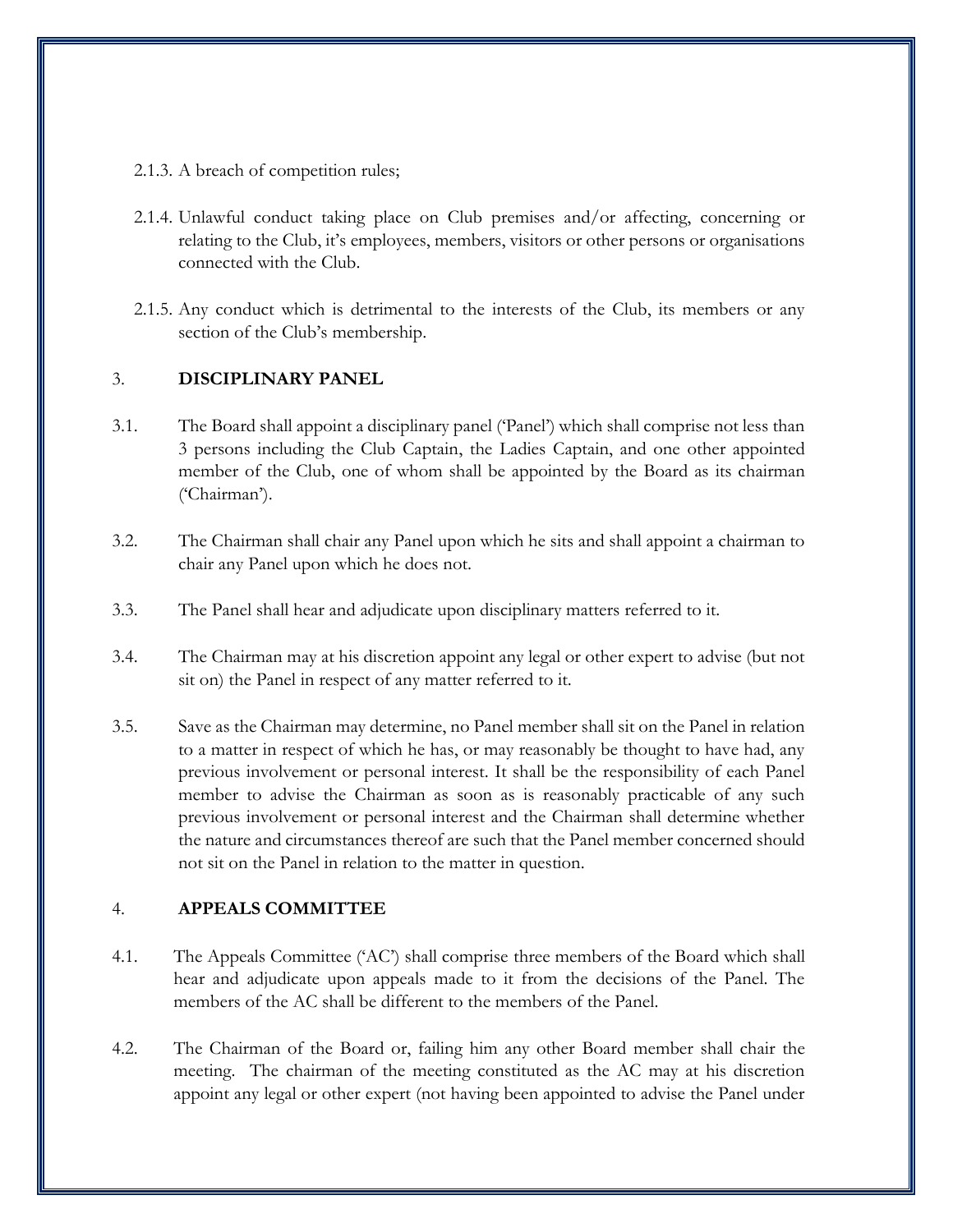paragraph 3.4 in respect of the matter the subject of the appeal) to advise (but not sit on) the AC.

### 5. **FULL DISCIPLINARY PROCEDURE**

- 5.1. Within 14 days of the Club receiving a formal complaint or becoming aware of any matters considered to be Misconduct, it shall appoint an Investigating Officer to investigate the matter and gather relevant information and evidence. In most cases the Investigating officer will be the General Manager
- 5.2. If the allegation is of such a serious nature, then the member may be suspended immediately by the Chairman of the Board if he considers it is in the best interests of the Club to do so.
- 5.3. On completion of the investigation, the Investigating Officer shall decide upon the most appropriate course of action which may be:
	- 5.3.1. to dismiss the matter with no further action;
	- 5.3.2. to deal with the matter informally; or
	- 5.3.3. to refer the matter to a Panel.
- 5.4. Where the matter is referred to a Panel, it shall send to the subject of the complaint (the Member) a summary of the alleged Misconduct together with a brief factual summary of the evidence in support of it.
- 5.5. The Member shall have 14 days within which to respond to the complaint. If the Member fails to respond within such period (or such longer period as may have agreed in writing) then the Member may be liable to suspension until their reply has been received.
- 5.6. After receiving the Member's reply or, failing receipt of a reply after the expiry of the period for receipt of the same, the Panel shall set a date for hearing by it.
- 5.7. Not less than 7 days before the hearing date, the Panel shall:
	- 5.7.1. deliver to the Member details of the formal complaint and/or alleged Misconduct along with details of the evidence they intend to adduce at the hearing; and
	- 5.7.2. request the Member to provide details of witnesses and other evidence the Member intends to rely upon before the Panel.
- 5.8. If the Member fails to deliver the details required of him in a timely manner, the hearing may be adjourned or may proceed in the Member's absence at the absolute discretion of the Panel.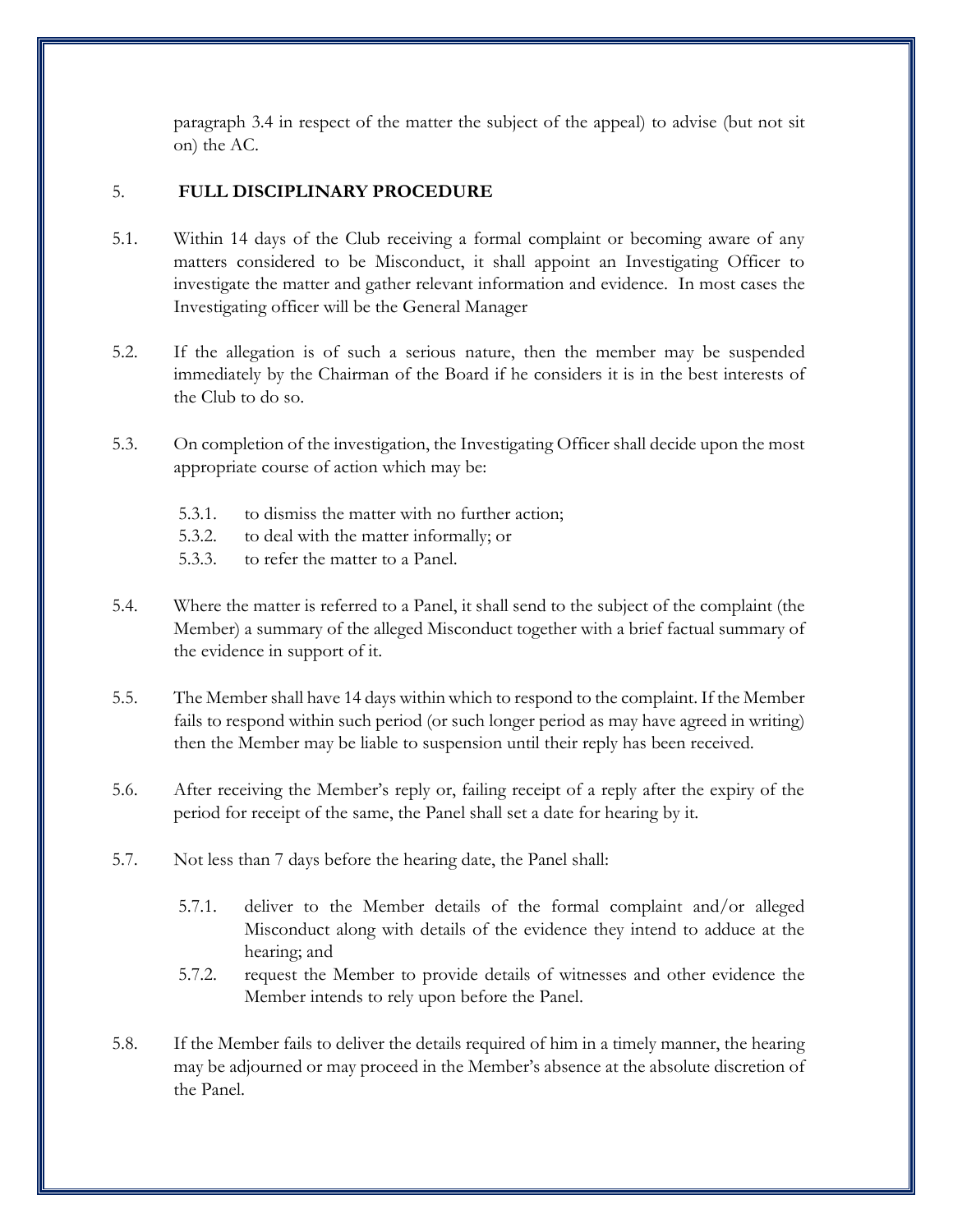- 5.9. Proceedings of and all hearings before the Panel shall be held in private.
- 5.10. The Member shall be entitled to be accompanied by any other member of the Club who may speak before the Panel on his/her behalf, except that they may not answer questions put directly to the Member.
- 5.11. If the Member was under 14 years of age when the matter the subject of the complaint took place, all correspondence and communication shall be addressed only to the Member's parent or guardian. If the Member is between 14 and 18 years of age, copies of all correspondence will be addressed to his/her parent or guardian as well as to the Member.
- 5.12. At any hearing before the Panel of a complaint against a Member under the age of 18 at the date of the hearing, the parent or guardian of the Member shall be entitled to attend the hearing, to speak on behalf of the Member and make such representations to the Panel as they think appropriate on the Member's behalf. Where the Member is a young person or vulnerable adult at risk of harm, the Board should consider whether the Panel or AC members should include a member who has received safeguarding training.
- 5.13. At the hearing the Panel will consider the evidence which is placed before it.
- 5.14. The Member shall be entitled to present his/her case to the Panel and to call such supporting witnesses as he/she wishes.
- 5.15. The Member shall be entitled to cross examine the witnesses.
- 5.16. At the conclusion of the proceedings, the Panel shall consider its decision in private. It shall first consider whether to uphold the complaint of Misconduct. If it has, it shall inform the Member (in writing).
- 5.17. When reaching a decision, the Panel shall not be required to be unanimous. A majority of the Panel in favour of any decision is sufficient.
- 5.18. After having reached its decision as to whether the allegation has been proved, the Panel shall communicate that decision to the Member either at the time of the hearing or within 7 days thereafter.
- 5.19. The Panel shall not be obliged to follow the strict rules of evidence in the course of any proceedings and shall be entitled to admit such evidence and accord it such weight as it thinks fit, giving consideration to the principles of fairness and reasonableness.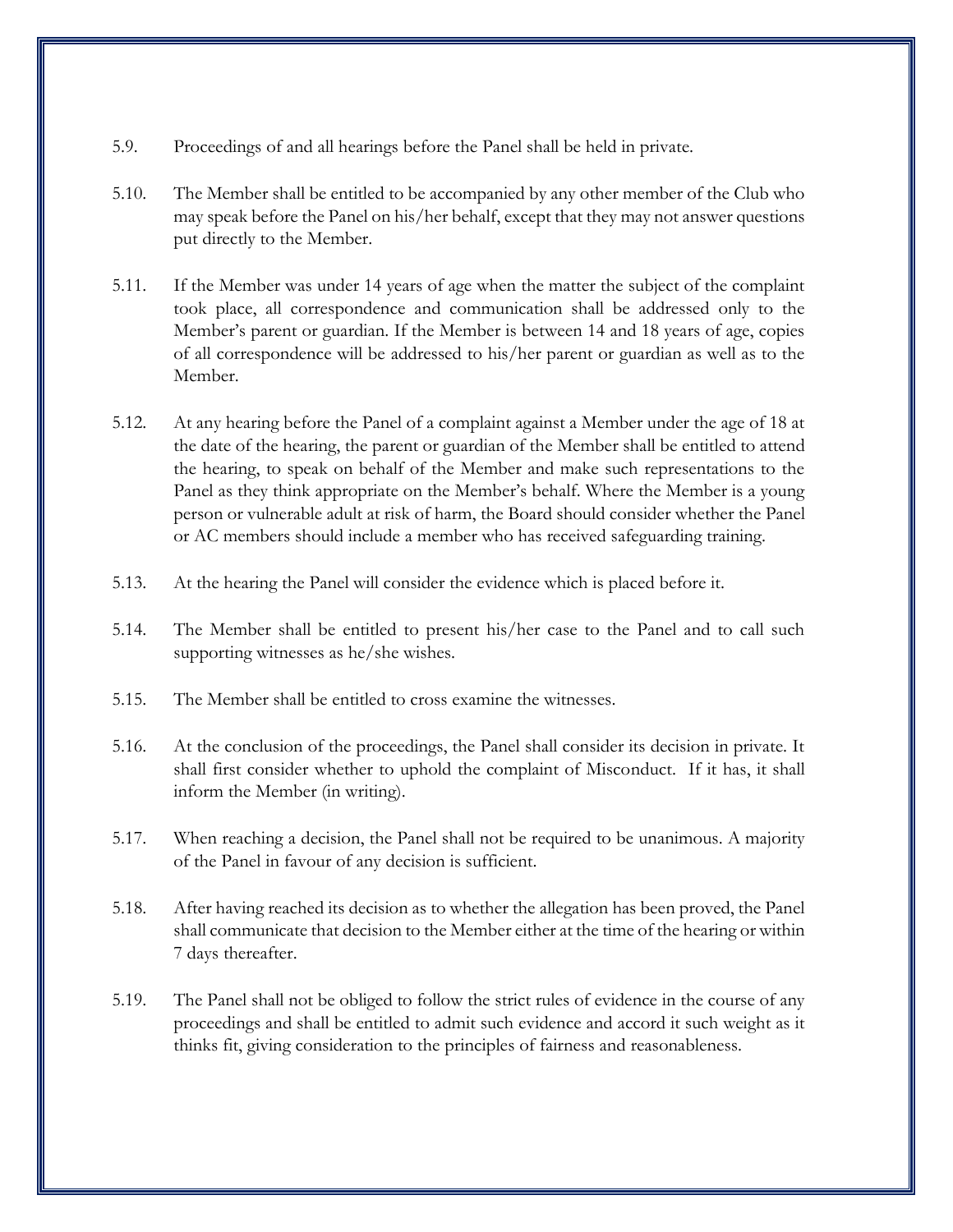- 5.20. The Panel shall have the power to regulate its own procedure including (without limitation):-
	- 5.20.1. to extend or vary any time limit set out in this Code;
	- 5.20.2. adjourn any proceedings at any time;
	- 5.20.3. allow time for the submission of further evidence or for any other reason;
	- 5.20.4. ask questions of any party or witness to any proceedings before it;
	- 5.20.5. admit or exclude any evidence on grounds of relevance or for failure to comply with directions;
	- 5.20.6. give or make directions at any time with regard to proceedings before it or to be held before it; and
	- 5.20.7. to order that the costs of and incidental to any proceedings before it be paid (or that a contribution towards such costs) be paid by any party.

## 6. **PENALTIES**

- 6.1. If the Panel or the AC finds a complaint of Misconduct proven, it may impose upon the Member one or more of the following penalties:
	- 6.1.1. a censure, caution, warning or reprimand in respect of his/her conduct;
	- 6.1.2. a suspension or exclusion from competition or other involvement in any capacity in any event organised or sanctioned by the Club;
	- 6.1.3. expulsion from membership of the Club;
	- 6.1.4. [**a penalty pursuant to [clause 24] of the CONGU Unified Handicapping System**];
	- 6.1.5. suspension of all membership rights for a specified period **[**not exceeding twelve months**]**;
	- 6.1.6. suspension or exclusion from holding office within the Club for a specified period of time; or
	- 6.1.7. a combination of any of the above or any other penalty considered appropriate.
- 6.2. All penalties imposed shall, in the opinion of the Panel or AC, be fair, reasonable and proportionate to the Misconduct.

## 7. **APPEALS**

- 7.1. A Member wishing to appeal against a decision of, or any penalty imposed by, the Panel ('Appellant') shall lodge notice of his/her appeal to the Board in writing within 14 days of the date of delivery to the Appellant of the (written) decision of the Panel pursuant to paragraph 5.17. The notice of appeal shall include full details of the grounds of appeal.
- 7.2. The Club will give the Appellant written notice of the date, time and place of the appeal hearing.